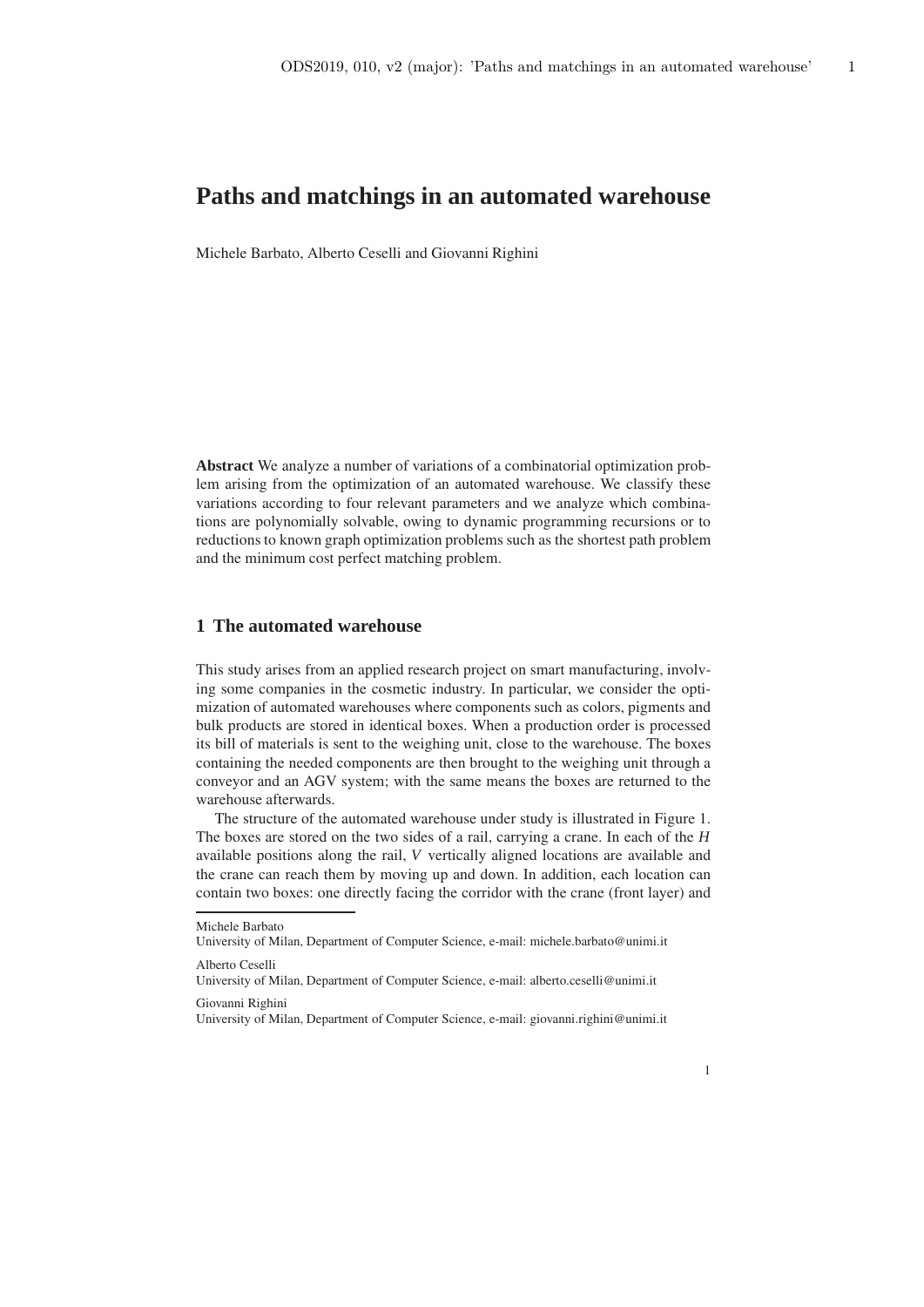the second one just behind it (rear layer). The crane has capacity two, i.e. it can carry up to two boxes simultaneously. To access a box in the rear layer the crane first extracts the box in the front layer, then it extracts the box in the rear layer and finally it reinserts the box in the front layer. Hence, to perform this sequence of operations the crane must be initially empty. Two adjacent locations of the automated warehouse are taken by the input and the output conveyors, running in opposite directions. In the remainder the locations of the conveyors are identified as the *origin*, since they are the position from which the crane starts and to which the crane returns. A *trip* is the sequence of movements of the crane between two consecutive visits to the origin. In the remainder we call *site* the position where a box can be stored in the warehouse. So, the warehouse is assumed to have  $V \times H$  locations on one side,  $V \times H - 2$  locations on the other side (where the conveyors are) and 2 sites (front and rear) for each location.



**Fig. 1** The automated warehouse

The crane must execute a set of pickup operations to send the required boxes to the weighing unit and a set of delivery operations needed to put the used boxes back into their locations. The same component may be stored in several boxes: therefore the same pickup order may be satisfied by visiting any site in a given subset. On the contrary, delivery operations are assumed to be constrained to store the boxes into the same sites from which they had been extracted: therefore each delivery operation is satisfied by visiting a given site. Another asymmetry between pickup and delivery operations is their sequence. Pickup operations can be satisfied in any order, because there is no precedence between weighing different components in a bill of materials. On the contrary, when used boxes are returned to the warehouse, the order in which they arrive depends on the weighing unit and it cannot be chosen in the warehouse: the crane must process the incoming boxes in the order they arrive on the input conveyor. Therefore the input of the optimization algorithm may include a set of pickup orders (each corresponding to a subset of sites), a sequence of deliveries (each corresponding to a single site) or both.

The optimization of the crane movements is a hard combinatorial problem that, in addition, may need to be solved both off-line and on-line (i.e. re-optimized in real time). The study originates from the collaboration with a manufacturing company whose warehouse has  $H = 53$ ,  $V = 8$  and 4 weighing units. In average, a typical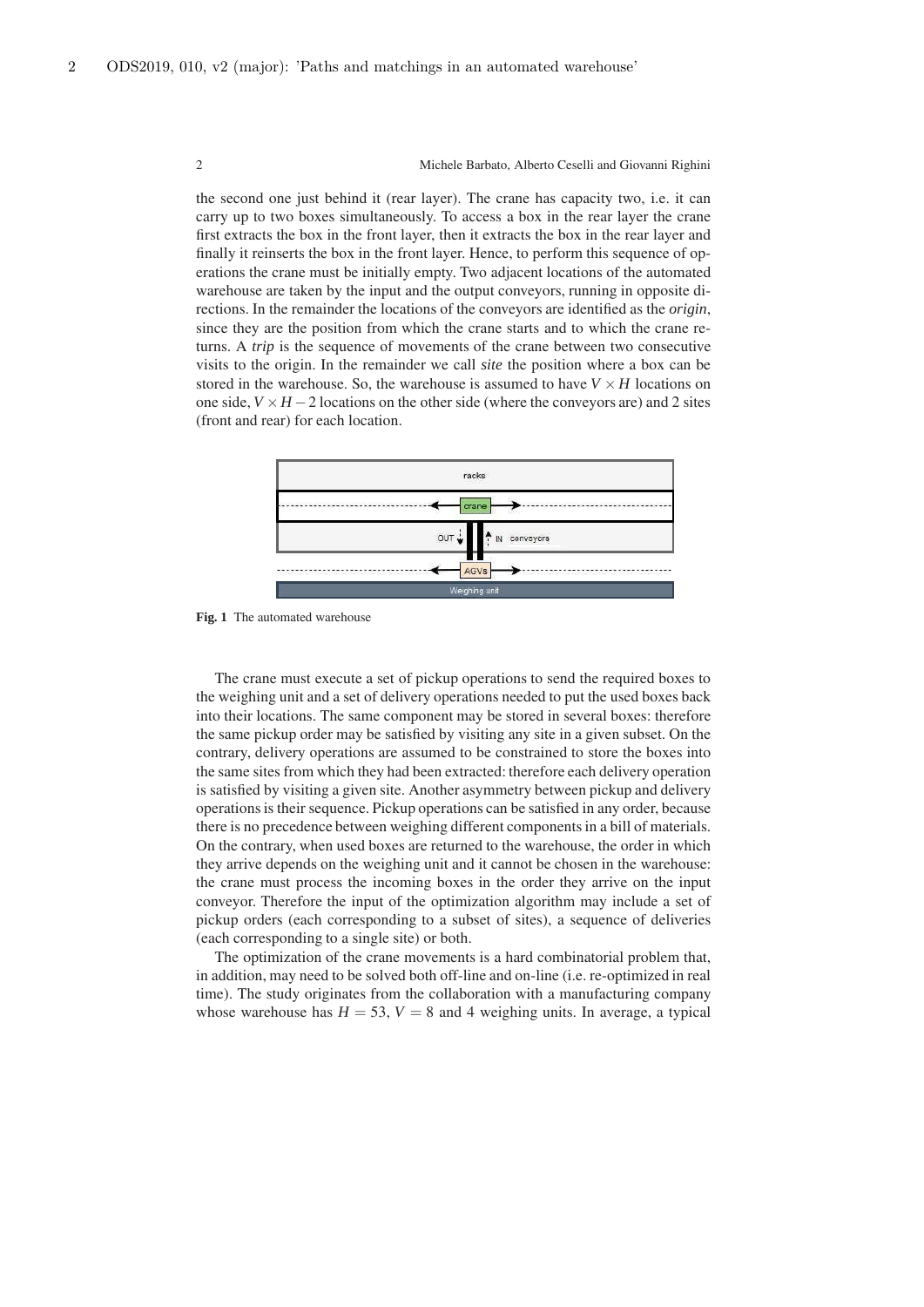instance to be solved may have 13 orders per day with 6 ingredients per order, while the speed of the crane corresponds to about 2 horizontal sites per second and 0.4 vertical sites per second.

In [2] we evaluate the applicability of state-of-the-art on-line algorithms in a similar context. In this short paper we concentrate on the off-line version, in which we have considered the simplest variations of the problem for three purposes: (a) to possibly establish a starting point for a decomposition algorithm allowing for the exact off-line optimization of the most difficult variations of the problem; (b) to pave the way for the design of on-line optimization strategies; (c) to have a term of comparison against which an on-line strategy can be compared.

In particular, we classified the problem variations according to the following features:

- 1. Capacity *q* of the crane: [1], [2],  $[q > 2]$ ;
- 2. Dimensions *l*: [1] (a line or two lines originating from the origin, i.e. the I/O position), [2] (a  $H \times V$  matrix of locations), [3] (double layer);
- 3. Operations *o*: pickup only [P], delivery only [D], mixed pickups and deliveries [PD];
- 4. Sites *s*: fixed [F] or variable [V] sites;

In the remainder we use a four fields notation  $q/l/o/s$ , where the letters indicate "any case" while the values listed above in square brackets indicate specific cases.

Here we assume that the objective to be minimized is the overall traveling time taken by the crane to perform all its duties. Other objectives may be also relevant in an industrial context, such as the minimization of energy consumption.

# **2 Problem variations**

## **2.0.1 Problem variations with capacity 1** (1/*l*/*o*/*s*)**.**

The case with capacity 1 (which implies no double layer) is trivial in almost all variations, since the crane can visit only one of the sites for each trip. The only non-trivial case is with mixed pickups and deliveries (1/*l*/*PD*/*s*). In this case the problem can be transformed into a minimum cost bipartite matching problem. First, dummy deliveries or dummy pickups at the origin site are generated, in order to have the same number of both operations. Then a minimum cost matching between pickups and deliveries is computed, where the cost of matching a pickup *i* with a delivery *j* is min<sub>*k*∈*P*<sub>*i*</sub></sub> { $d_{jk}$ }, where *P*<sub>*i*</sub> is the set of sites corresponding to pickup *i* and  $d_{ik}$  is the distance (or travel time) between the site of *j* and that of *k*.

Complexity:  $O(n^3)$ , being *n* the number of required operations.

In the remainder we only consider variations with crane capacity equal to 2 or larger.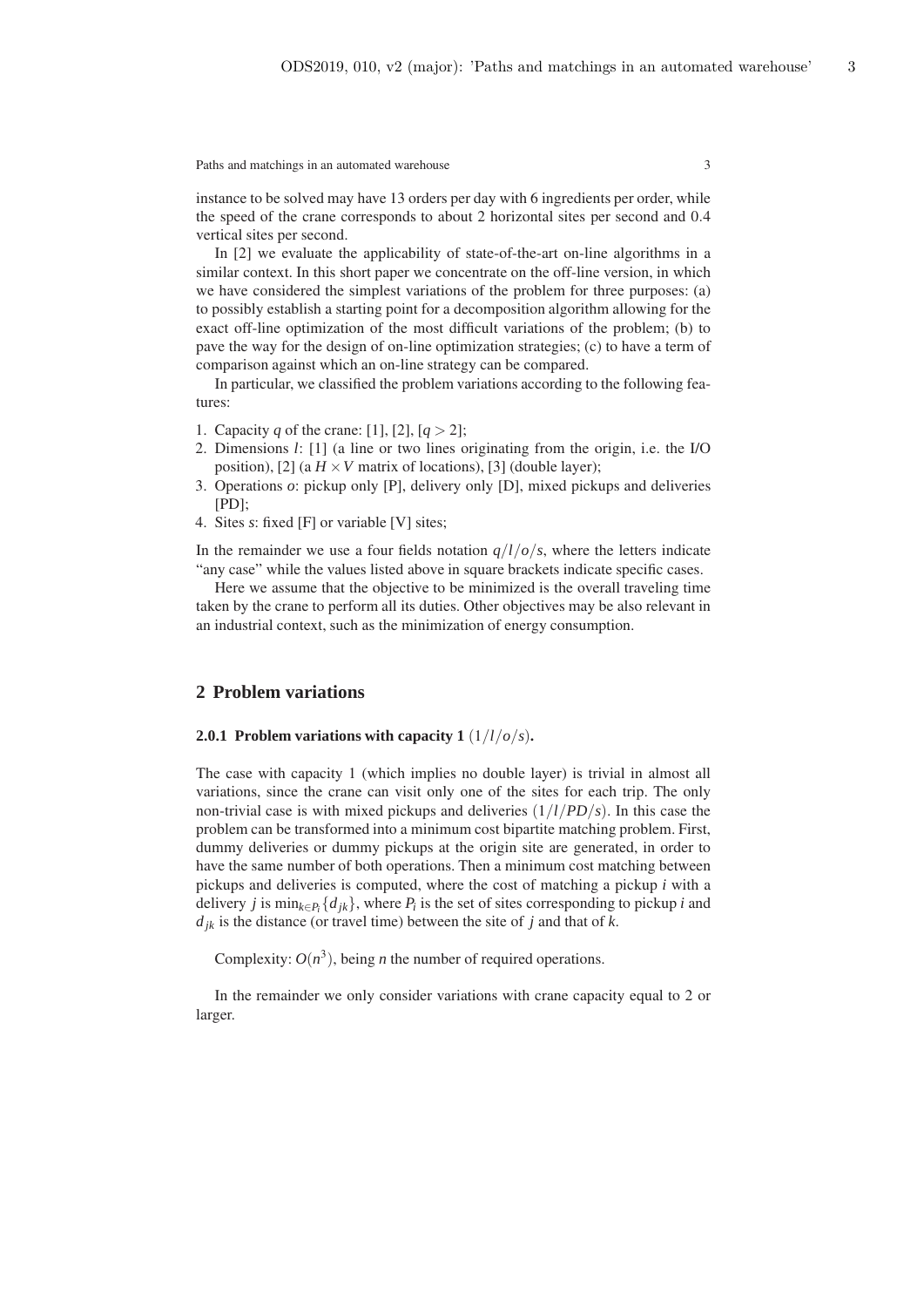# **2.0.2 Basic problem variation:** (2/1/*P*/*F*)**.**

This variation corresponds to the easiest combination of the four fields. The problem can be solved by initially sorting the sites to be visited by non-increasing distance from the origin (separately for each line, in the case of two lines). Then they are paired so that each trip of the crane visits the two farthest sites (on the same side of the origin) not yet visited. In the case of two lines if the number of sites is odd on one of the two lines, the last trip visits a single trip, that is the closest to the origin on the line with an odd number of sites. If the number of orders is odd on both lines, the last trip visits the two sites closest to the origin, one on each line.

Complexity: *O*(*n*log*n*).

# *2.1 One complicating feature*

Here we examine the problem variations in which only one of the four fields takes a different value with respect to the basic variation.

**2.1.1 Capacity**  $q > 2$  ( $q/1/P/F$ ).

Sites are sorted as in the basic variation. Each trip visits the  $q$  farthest sites (on the same line) not yet visited. If there are two lines with a number of sites that is not a multiple of *q*, let  $r_1 < q$  and  $r_2 < q$  the remaining sites to be visited, Then, if  $r_1 + r_2 > q$  two final trips, one on each line, visit the remaining sites; else,  $r_1 + r_2 \leq q$ a single final trip is enough to visit all the remaining sites.

Complexity: *O*(*n*log*n*).

#### **2.1.2 Two dimensions** (2/2/*P*/*F*)**.**

For each (unordered) pair of sites [*i*, *j*] we define a matching cost

$$
c_{[i,j]} = \min\{d_{0i} + d_{ij} + d_{j0}, d_{0j} + d_{ji} + d_{i0}\}\tag{1}
$$

and for each site *i* we define a non-matching cost

$$
c_{ii} = d_{0i} + d_{i0},\tag{2}
$$

where *d* are the (possibly asymmetric) distances or traveling times to be optimized. If the traveling times  $d(w)$  also depend on the transported weight, *w*, then we have

$$
c_{[i,j]} = \min\{d_{0i}(w_i + w_j) + d_{ij}(w_j) + d_{j0}(0), d_{0j}(w_i + w_j) + d_{ji}(w_i) + d_{i0}(0)\} \quad (3)
$$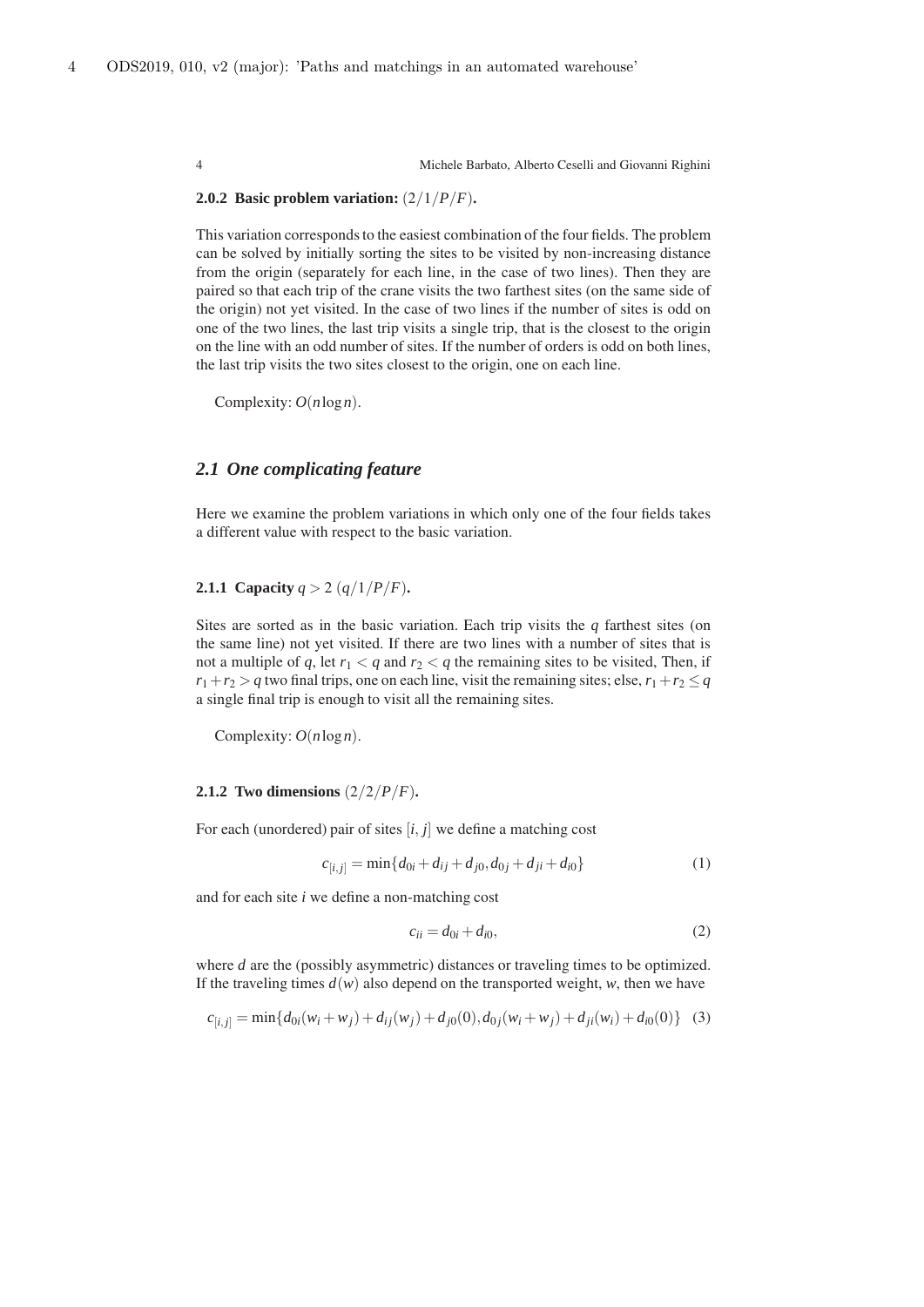and

$$
c_{ii} = d_{0i}(w_i) + d_{i0}(0),
$$
\n(4)

Consider a graph  $G(N \cup N', E \cup E' \cup E'')$  where

- *N* is the set of orders (pickups);
- $N'$  is a copy of the same set;
- *E* includes edges  $[i, j]$  with weight equal to half of  $c_{[i, j]}$  defined as above for each pairs of elements of *N*;
- $E'$  includes edges  $[i', j']$  with weight equal to half of  $c_{[i,j]}$  defined as above for all pairs of elements of *N* ′ ;
- $E''$  includes edges  $(i, i')$  with weight  $c_{ii}$  defined as above, linking the two copies of each vertex in *N* and in *N* ′ .

A perfect matching in  $G$  is made by some edges of  $E''$ , corresponding to trips visiting a single site, and by edges  $[i, j]$  and  $[i', j']$  corresponding to trips visiting two sites. In particular, it is trivial to prove that there exists a perfect matching of minimum cost where edges in  $E$  and edges in  $E'$  form twice the same matching.

Complexity:  $O(n^3)$ .

## **2.1.3 Three dimensions** (2/3/*P*/*F*)**.**

The same definitions given above still apply, but now the traveling times *d* also take into account the time needed to access the rear layer. Furthermore, if two sites *i* and *j* are both in the rear layer, the pair  $[i, j]$  is infeasible and  $c_{[i,j]}$  must be set to  $\infty$  in (1) or (3)).

For each pair of sites it is necessary to select the optimal sequence of visits, with the constraint that sites in the rear layer must be visited first. Then  $d_{ij}(w)$  is set to  $\infty$ for all *i* and *w* in (3) if *j* is in the rear layer.

A polynomially solvable matching problem is generated as in the previous case.

Complexity:  $O(n^3)$ .

# **2.1.4 Deliveries** (2/1/*D*/*F*).

Deliveries imply an additional constraint with respect to pickups: if box *i* is matched with box  $j > i+1$  in a same trip, then all boxes between *i* and *j* in the input sequence must remain unmatched: the crane takes box *i* from the input conveyor without delivering it, then it delivers all boxes between *i* and *j* one by one and finally it takes box *j* and delivers both *i* and *j* in a single trip.

This problem can be reformulated as a shortest path problem on an acyclic digraph whose nodes are numbered according to the input sequence and the weight of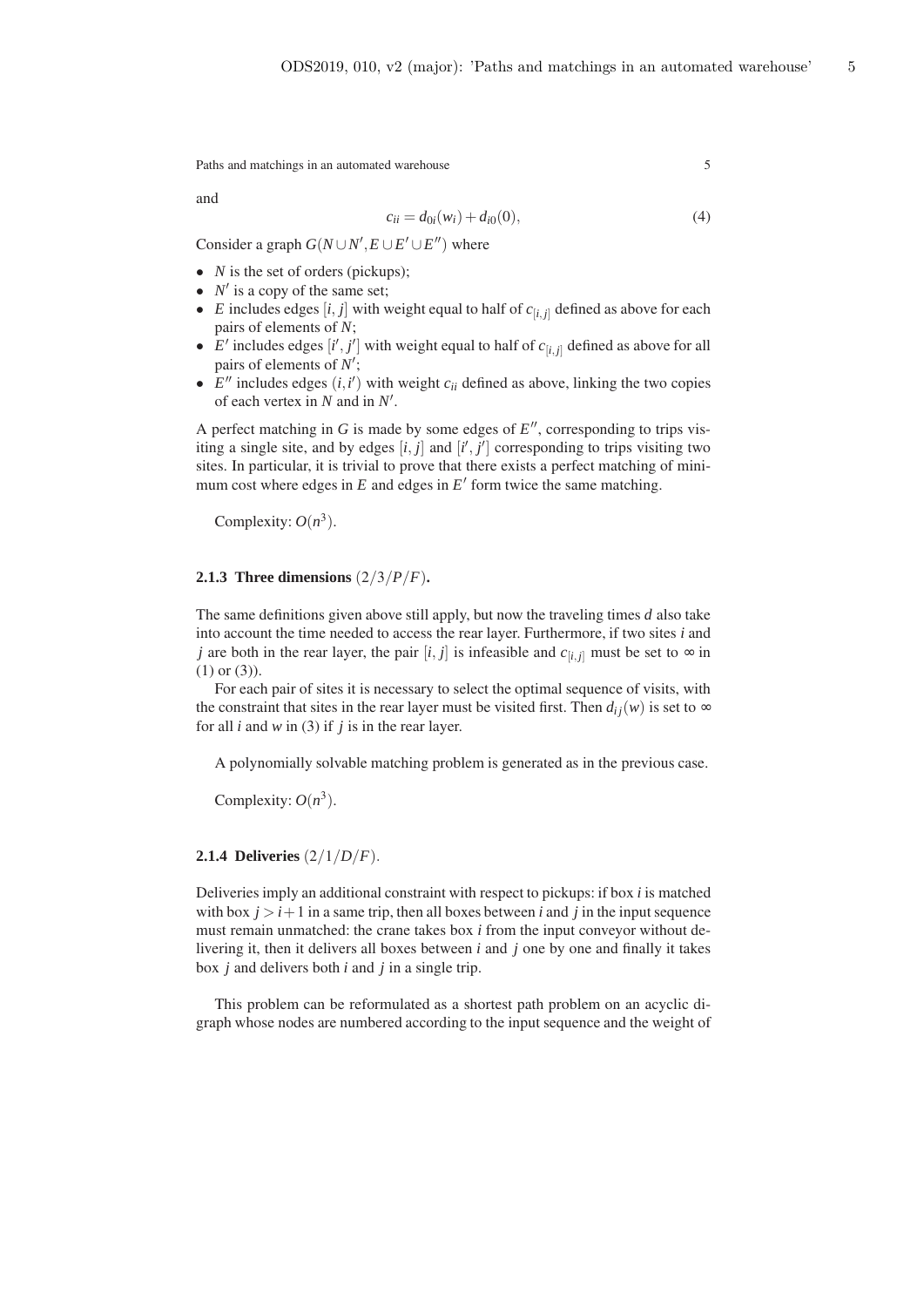each arc  $(i, j)$  with  $j > i$  is defined as follows:

$$
c_{i,j+1} = \begin{cases} \min\{d_{0,i}(w_i + w_j) + d_{i,j}(w_j) + d_{j,0}(0), d_{0,j}(w_i + w_j) + \\ + d_{j,i}(w_i) + d_{i,0}(0) & \text{if } j = i+1 \\ d_{0,i}(w_i) + d_{i,0}(0) & \text{if } j = i \\ \min\{d_{0,i}(w_i + w_j) + d_{i,j}(w_j) + d_{j,0}(0), d_{0,j}(w_i + w_j) + \\ + d_{j,i}(w_i) + d_{i,0}(0)\} + \\ + \sum_{k=i+1}^{j-1} (d_{0,k}(w_i + w_k) + d_{k,0}(w_i)) & \text{if } j > i+1 \end{cases}
$$

where  $d(w)$  are the traveling costs on the line, possibly dependent on the transported weight *w*.

Complexity:  $O(n^2)$ .

#### **2.1.5 Mixed pickups and deliveries** (2/1/*PD*/*F*)**.**

In this case the problem cannot be transformed into a matching problem, because the cost of a trip visiting two pickup and delivery pairs is not given by the sum of two terms each one depending on a single pair. We could devise no straightforward reformulation of this problem into a polynomially solvable graph optimization problem. Therefore this remains an open question.

## **2.1.6 Variable sites** (2/1/*P*/*V*)**.**

In this case we indicate with *n* the set of requested pickup operations and by  $P_i$  the subset of sites from which the pickup order *i* can be satisfied. The problem can be reformulated as a minimum cost perfect matching problem on a suitable graph. If *n* is odd, add a dummy pickup at the origin. The graph has a vertex for each pickup operation, it is complete and the weight of each edge  $[i, j]$  is the cost (traveling time) of the most convenient trip among those that visit a site in  $P_i$  and a site in  $P_j$ .

Complexity. If each pickup order can be satisfied in *p* sites, the weight of each edge is the minimum among  $p^2$  trip costs. Hence, to define the weighted graph costs  $O(n^2p^2)$  time. The computation of the minimum cost perfect matching costs  $O(n^3)$ time. Therefore the worst-case time complexity is  $O(n^2p^2 + n^3)$ .

**Remark.** The same construction holds also in two and three dimensions, i.e. for variations  $\left(\frac{2}{2}P/V\right)$  and  $\left(\frac{2}{3}P/V\right)$ . In one dimension it is optimal to keep only the site closest to the origin on each line for each pickup order. This reduces *p* to 2 and the time complexity to  $O(n^3)$ .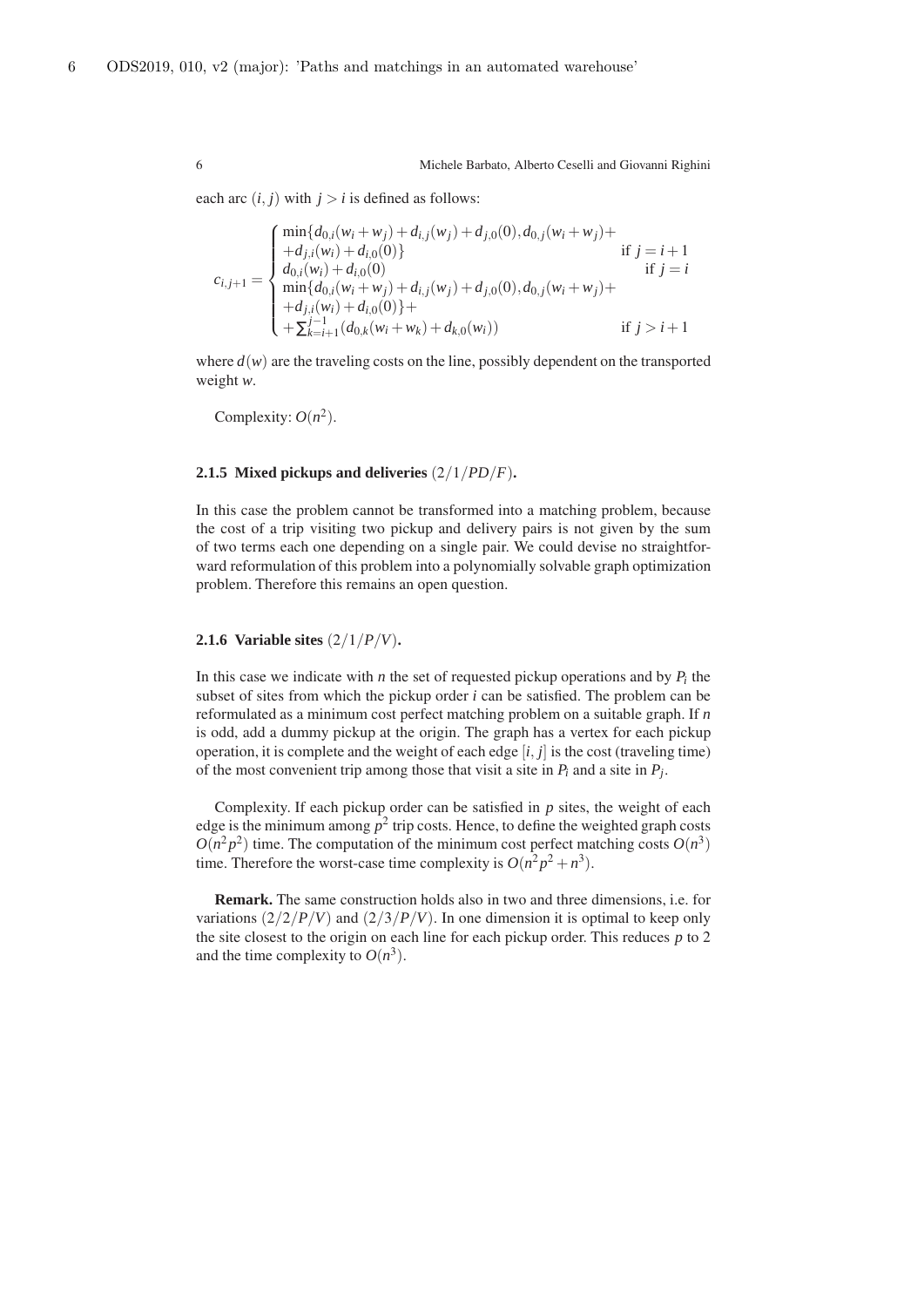# *2.2 Two complicating features*

Now we consider the six variations arising from considering two complicating features at a time.

# **2.2.1 Capacity and dimensions**  $\left(\frac{q}{2}/P/F\right)$  **and**  $\left(\frac{q}{3}/P/F\right)$ **.**

The problem is now a Capacitated Vehicle Routing Problem with unit demands, i.e. the capacity limits the number of vertices that can be visited in each route. The problem is known to be *NP*-hard [1].

# **2.2.2 Capacity and deliveries** (*q*/1/*D*/*F*)**.**

This variation can be efficiently solved with dynamic programming. Consider a delivery order at a time, according to the given input sequence. For each order *u* one has to decide whether to keep it on the crane or to deliver it. In the former case the crane remains at the origin; Moving the crane without delivering the last loaded order  $u$  is always dominated by another policy, i.e. moving the crane to do perform the same operations before loading *u*; but this is already considered in the dynamic programming states generated before considering *u*. In the second case the crane goes at least up to the site of *u* and along its way it serves all delivery orders kept in it up to that moment, if they are closer to the origin than *u*. Moreover the crane can also go further to possibly serve more delivery orders previously accumulated. Each of these possible decisions generates a new dynamic programming state.

Complexity: the number of iterations is *n*. After each iteration *u* the number of possible states is bounded by  $u + u^2 + u^3 + \ldots + u^{q-1}$ , which grows as  $O(n^{q-1})$ . Therefore the number of states grows as  $O(n^q)$ . From each state at most  $q+1$  possible extensions must be considered. This yields a time complexity  $O(qn^q)$ , that is polynomial for each *q* fixed.

## **2.2.3 Capacity and variable sites** (*q*/1/*P*/*V*)**.**

On a single line, the problem is trivial: it is always optimal to select the site closest to the origin for each pickup order, which makes the problem equivalent to the variation with fixed sites  $(q/1/P/F)$ . On two lines, it is easy to prove that for each line we can keep only the site closest to the origin for each pickup order. Hence each pickup order can be satisfied in either of two sites, on opposite sides with respect to the origin. However, in spite of this simplification we could not find any polynomial time algorithm to solve the resulting model.

Therefore this problem remains open.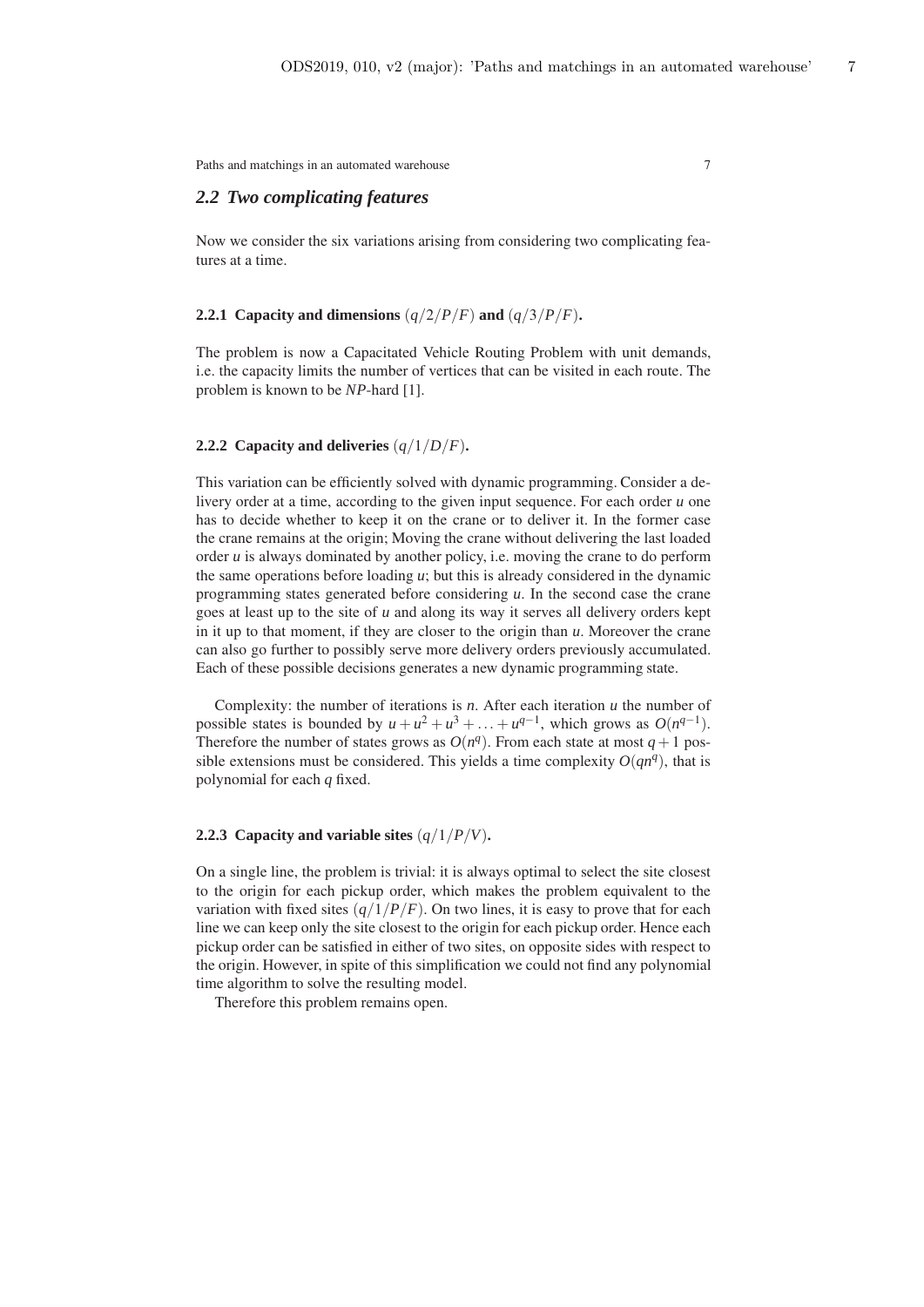## **2.2.4 Dimensions and deliveries**  $\left(\frac{2}{2}D/F\right)$  **and**  $\left(\frac{2}{3}D/F\right)$ **.**

The same construction of variation  $(2/1/D/F)$  holds. The only change is in how arc costs are computed from traveling times. Hence, the problem can be transformed into a shortest path problem on an acyclic weighted digraph.

Complexity:  $O(n^2)$ .

#### **2.2.5 Dimensions and variable sites**  $\left(\frac{2}{2}/P/V\right)$  **and**  $\left(\frac{2}{3}/P/V\right)$ **.**

In two dimensions we can re-use the same transformation of variation  $\left(\frac{2}{2}/P/F\right)$ , leading to a minimum cost perfect matching problem, after selecting:

- the most convenient site, for each single pickup order;
- the most convenient pair of sites, for each pair of pickup orders.

In three dimensions the same construction holds again, but there is no guarantee that all trips visiting two sites are feasible: any two sites in the rear layer are incompatible, because both require the crane be empty to execute the pickup operation. However the pre-processing step needed to check for incompatibilities has polynomial complexity: with *n* orders and *p* sites for each order the computation of the arc costs takes  $O(n^2 p^2)$ . Solving the resulting minimum cost perfect matching problem requires  $O(n^3)$ .

Complexity:  $O(n^2p^2 + n^3)$ .

## **2.2.6 Deliveries and variable sites** (2/1/*D*/*V*)**.**

On a single line it is always optimal to select the site closest to the origin for each delivery order. Hence, the problem is equivalent to (2/1/*D*/*F*) and can be solved in polynomial time as a shortest path problem.

On two lines it is always optimal to select on each line the site closest to the origin for each delivery order. Hence, the same transformation of variation (2/1/*D*/*F*) holds again with the only difference that the quantity min $\{d_{0i}(w_i + w_j) + d_{ij}(w_i) + d_{ij}(w_j)\}$  $d_{i0}(0), d_{0i}(w_i + w_i) + d_{ii}(w_i) + d_{i0}(0)$  must be chosen in an optimal way among four possibilities, corresponding to the four combinations of the two sites for each of the two orders *i* and *j*.

Complexity:  $O(n^2)$ .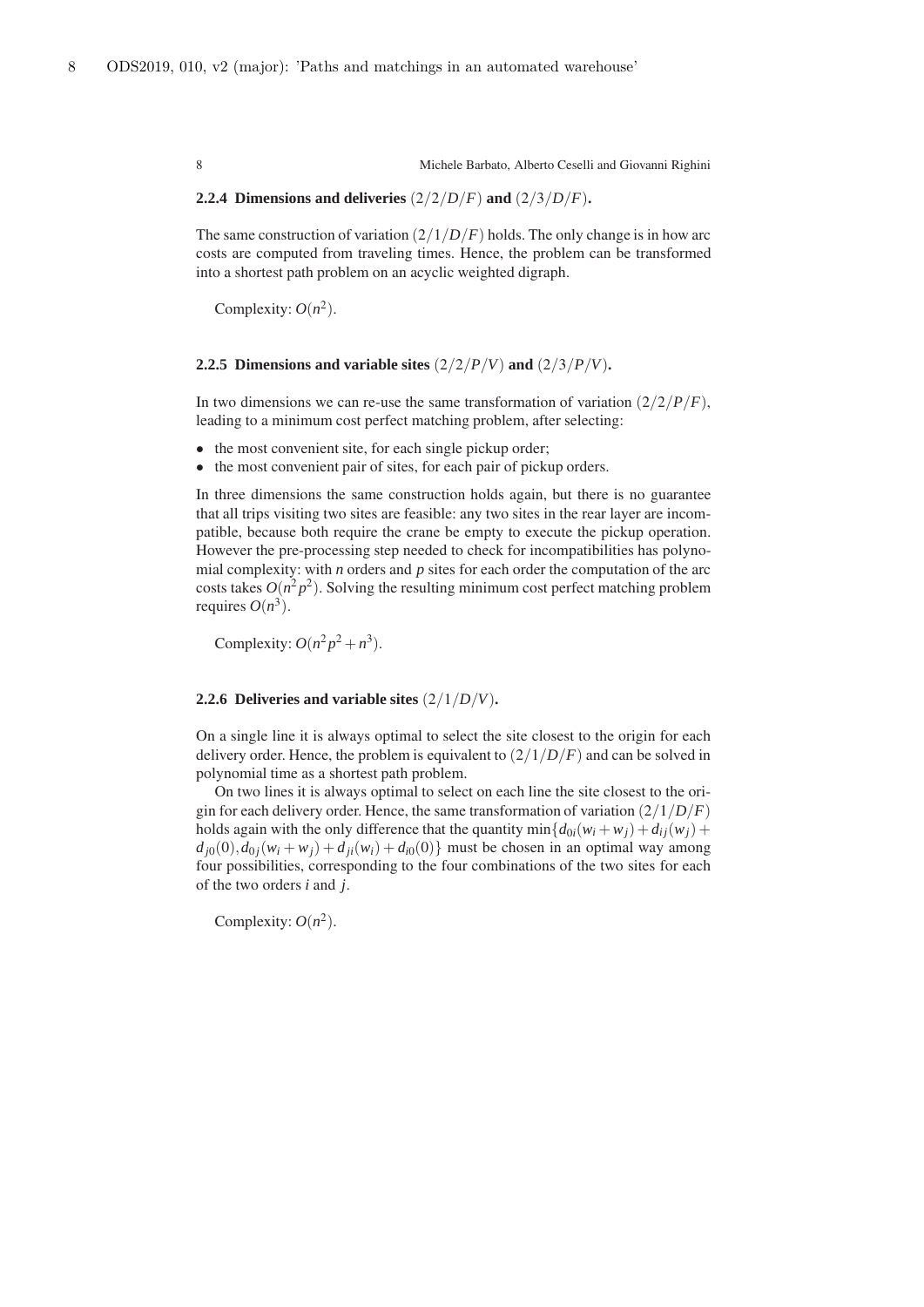# *2.3 Three complicating features*

There is only one triplet of features that generate polynomial problems when they are taken two at a time.

## **2.3.1 Dimensions, deliveries and variable sites** (2/2/*D*/*V*) **and** (2/3/*D*/*V*)**.**

By enumeration it is possible to select the most convenient sites for each order served alone and the most convenient pairs of sites for each pair of orders served in the same trip. After that, one can still use the transformation of variation  $\left(\frac{2}{1/D/F}\right)$ leading to a shortest path problem. The pre-processing step takes polynomial time as in the previous cases (for instance  $\left(\frac{2}{2}/P/V\right)$  and  $\left(\frac{2}{3}/P/V\right)$ ).

Complexity:  $O(n^2p^2 + n^3)$ .

# **3 Conclusions**

We have analyzed several variations of a problem of optimizing the traveling time of a crane in an automated warehouse. For many variations we have shown polynomialtime transformations that allow the problem to be efficiently solved with existing algorithms for computing shortest paths or perfect matchings or with dynamic programming.

Establishing the complexity of two variations, namely  $\left(\frac{2}{1}PD/F\right)$  and  $\left(\frac{q}{1}/P/V\right)$ , remains open.

Other variations are already *NP*-hard even in this simplified version of the original problem.

The knowledge about what features are complicating and how the others can be efficiently dealt with paves the way for solving the original problem with exact optimization algorithms based on suitable decompositions or relaxations. The model can be further enriched by considering additional features such as deadlines and energy consumption minimization as well as uncertainty and real-time decision policies. This is the subject of an ongoing research program.

#### Acknowledgments

This research was partially funded by Regione Lombardia, grant agreement n. E97F17000000009, project AD-COM.